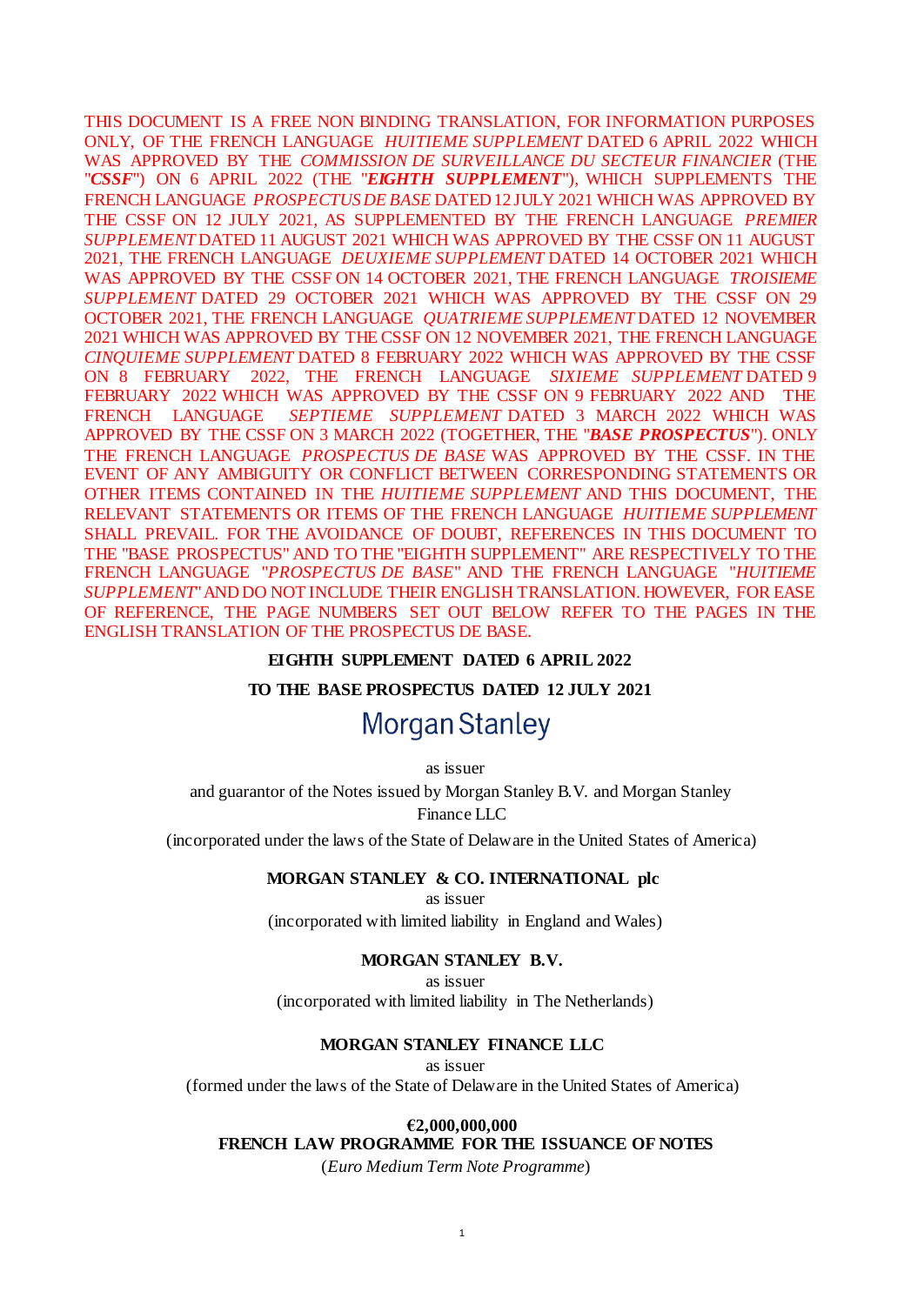This eighth supplement (the **Eighth Supplement**) supplements and must be read in conjunction with the base prospectus dated 12 July 2021 submitted to the *Commission de Surveillance du Secteur Financier* (the **CSSF**), as supplemented by the first supplement dated 11 August 2021 which was approved by the CSSF on 11 August 2021, the second supplement dated 14 October 2021 which was approved by the CSSF on 14 October 2021, the third supplement dated 29 October 2021 which was approved by the CSSF on 29 October 2021, the fourth supplement dated 12 November 2021 which was approved by the CSSF on 12 November 2021, the fifth supplement dated 8 February 2022 which was approved by the CSSF on 8 February 2022 and the sixth supplement dated 9 February 2022 which was approved by the CSSF on 9 February 2022 and the seventh supplement dated 3 March 2022 which was approved by the CSSF on 3 March 2022 (together, the Base Prospectus), in connection with the Euro 2,000,000,000 Programme for the issuance of notes (*Euro Medium Term Note Programme*) (the **Programme**) of Morgan Stanley (**MorganStanley**), Morgan Stanley & Co. International plc (**MSIP** or **MSI plc**), Morgan Stanley B.V. (**MSBV**) and Morgan Stanley Finance LLC (**MSFL** and, together with Morgan Stanley, MSIP and MSBV the **Issuers** andeach, an **Issuer**) with Morgan Stanley acting in its capacity as guarantor of the Notes issued by MSBV and MSFL. Terms defined in the Base Prospectus have the same meaning when used in this Eighth Supplement.

The Base Prospectus constitutes a base prospectus in accordance with Article 8 of the Regulation (EU) 2017/1129 of the European Parliament and of the Council of 14 June 2017 on the prospectus to be published when securities are offered to the public or admitted to trading on a regulated market, as amended (the **Prospectus Regulation**).

This Eighth Supplement has been submitted to the CSSF in its capacity as competent authority pursuant to the Prospectus Regulation. By approving this Eighth Supplement, the CSSF gives no undertaking as to the economic and financial soundness of the operation or the quality or solvency of the Issuers.

This Eighth Supplement has been prepared in accordance with Article 23.1 of the Prospectus Regulation for the purposes of increasing the Programme limit from EUR 2,000,000,000 to EUR 2,500,000,000 and making certain consequential amendments to the Base Prospectus.

A copy of this Eighth Supplement shall be available on the websites of (i) the Luxembourg Stock Exchange [\(www.bourse.lu](http://www.bourse.lu/)) and (ii) the Issuers [\(http://sp.morganstanley.com/EU/Documents](http://sp.morganstanley.com/EU/Documents)).

In accordance with Article 23.2(a) of the Prospectus Regulation, investors who have agreed to purchase or subscribe for Notes before this Eighth Supplement is published have the right to withdraw their acceptances during three working days after the publication of this Eighth Supplement, i.e. no later than 11 April 2022, provided that the Notes had not yet been delivered to the investors at the time when the significant new factor, material mistake or material inaccuracy arose or was noted. Investors may notify the relevant Issuer or Authorised Offeror, as the case may be, should they wish to exercise the right of withdrawal.

Save as disclosed in this Eighth Supplement, no significant new fact, material mistake or material inaccuracy has arisen or has been noted which may affect the assessment of the Notes since the approval of the Base Prospectus.

To the extent that there is any inconsistency between any statement in this Eighth Supplement and any statement in or incorporated by reference into the Base Prospectus, the statements of this Eighth Supplement shall prevail.

The Issuers and theGuarantor acceptresponsibility for the information contained in this Eighth Supplement. To the best of the Issuers' and the Guarantor's knowledge, the information contained in this Eighth Supplement is in accordance with the facts and does not omit anything likely to affect its import.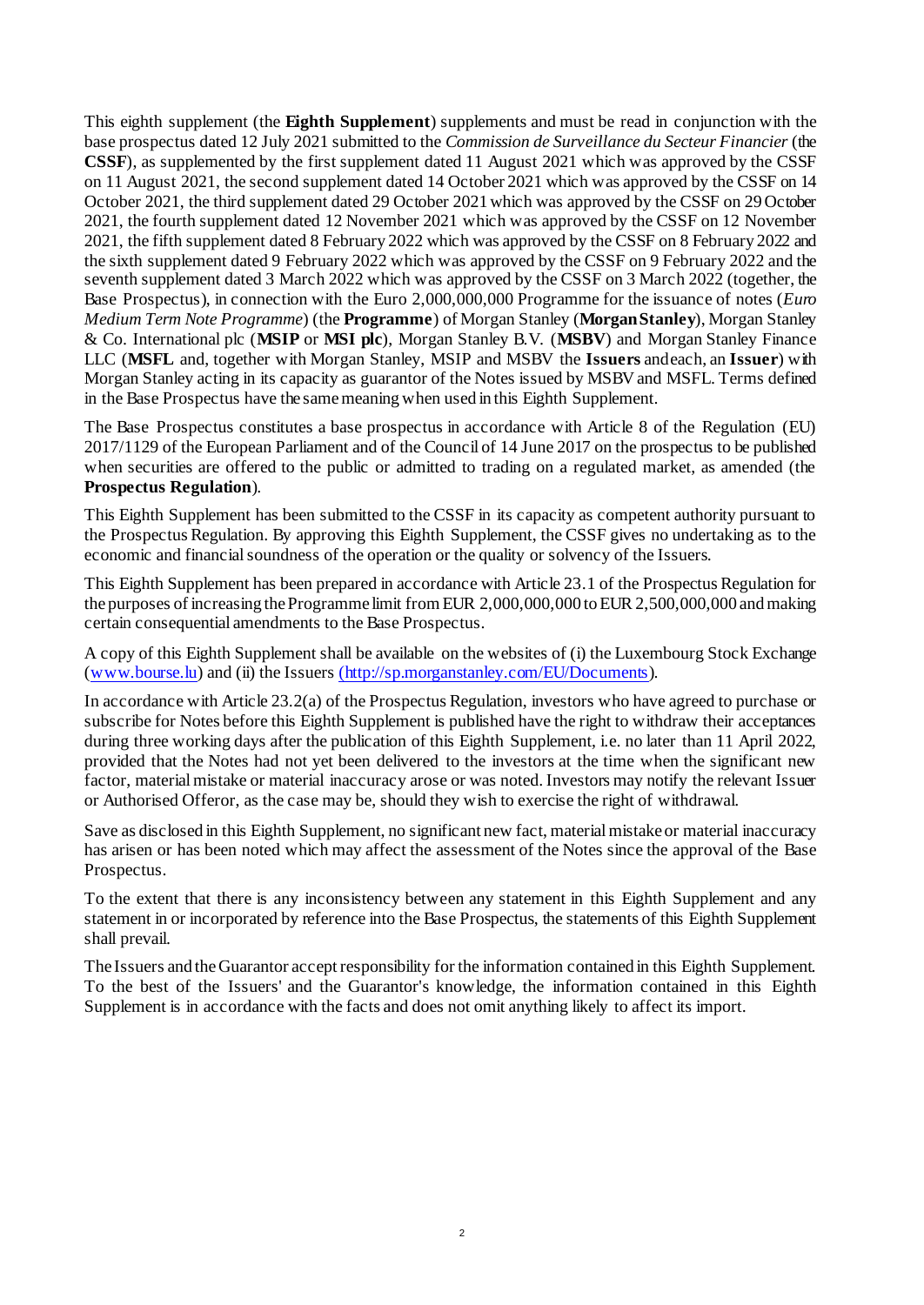# **Contents**

| Part           | Page |  |
|----------------|------|--|
| $\mathbf{1}$ . |      |  |
| 2.             |      |  |
| 3.             |      |  |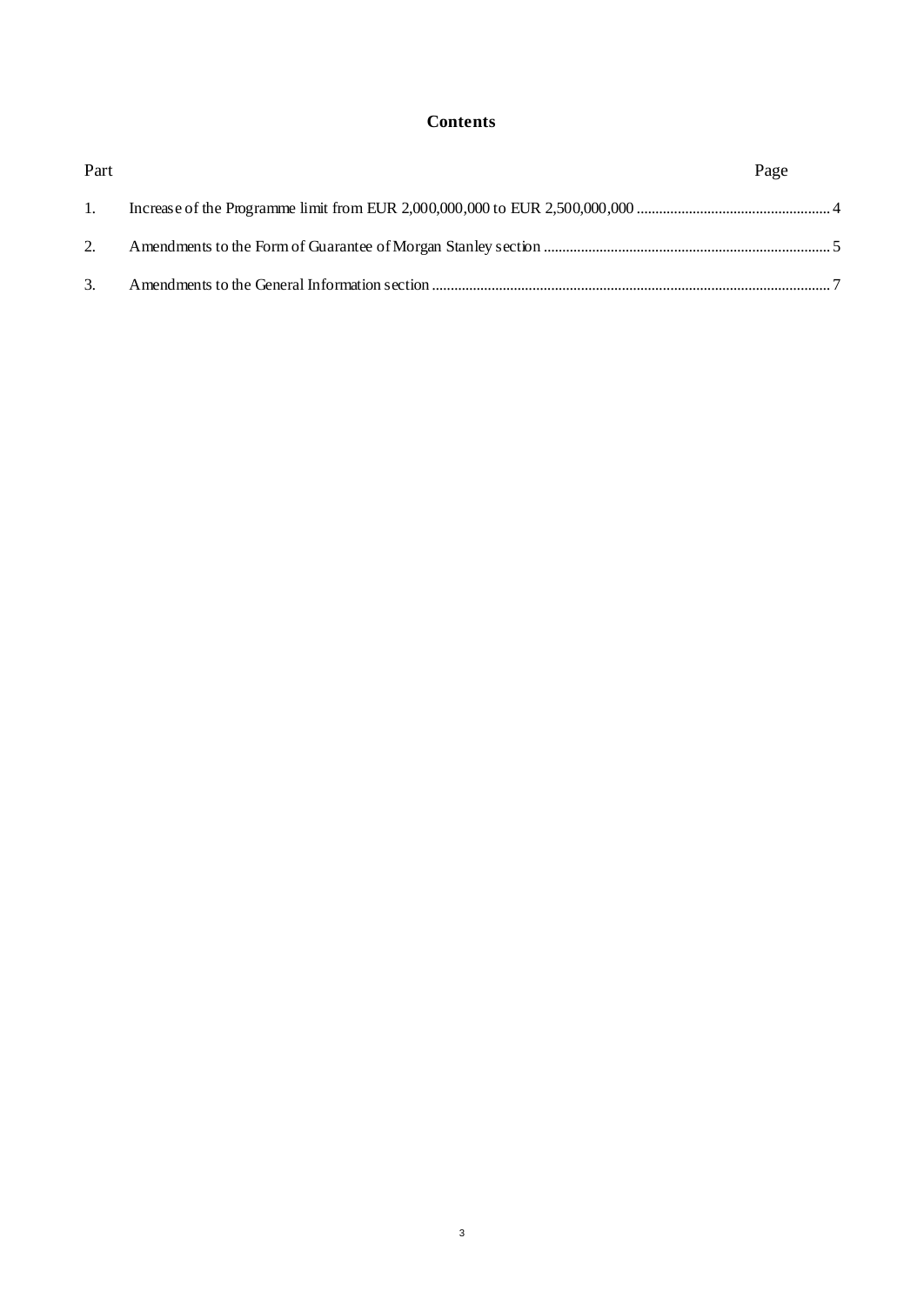# <span id="page-3-0"></span>**1. Increase of the Programme limit from EUR 2,000,000,000 to EUR 2,500,000,000**

This Eighth Supplement has been prepared for the purposes of increasing the Programme limit from EUR 2,000,000,000 to EUR 2,500,000,000.

All references to the Programme limit in the Base Prospectus are deemed to be amended accordingly.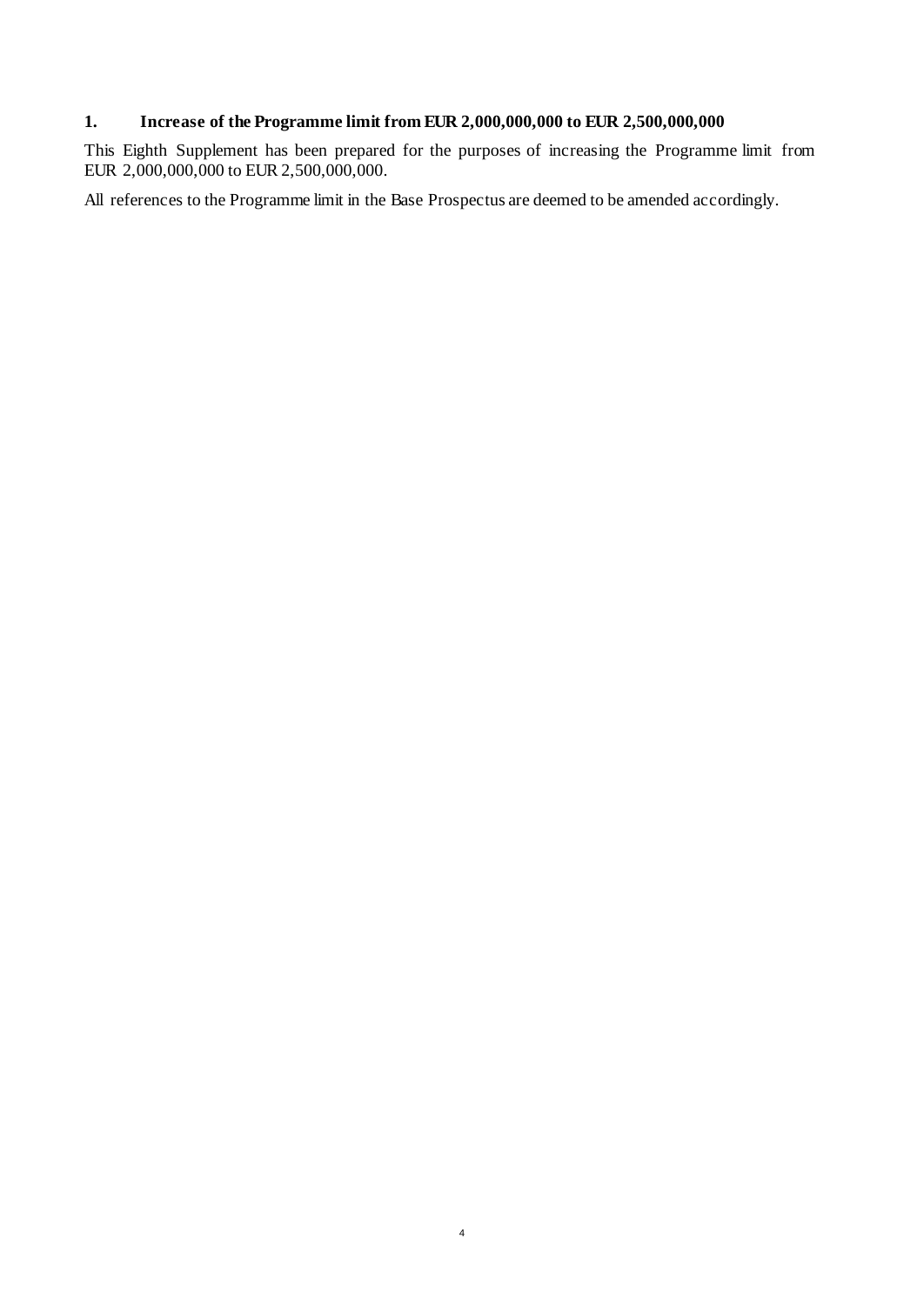## <span id="page-4-0"></span>**2. Amendments to the Form of Guarantee of Morgan Stanley section**

The section titled "*Form of Guarantee of Morgan Stanley*" on pages 547 and 548 of the Base Prospectus is deleted and replaced as follows:

## **Guarantee of Morgan Stanley**

Morgan Stanley (the **Guarantor**) hereby guarantees unconditionally and irrevocably the payment obligations of Morgan Stanley B.V. or Morgan Stanley Finance LLC (each, an **Issuer**) in respect of the notes issued by it (the **Notes**) under the Morgan Stanley (as issuer and guarantor), Morgan Stanley B.V. (as issuer), Morgan Stanley Finance LLC (as issuer) and Morgan Stanley & Co. International plc (as issuer)  $\epsilon$ 2,500,000,000 Programme, as may be increased by Morgan Stanley from time to time, for the Issue of Notes (the **Programme**).

The Guarantor covenants to each person who is for the time being shown (i) in the books of Euroclear France Account Holders, with respect to Notes in bearer dematerialised form (*au porteur*), or (ii) with respect to Notes in registered dematerialised form (*nominatif*) either (A) in the books of a Euroclear France Account Holder (with respect to Notes in administered registered form (*nominatif administré*)) or (B) in an account in the books of Euroclear France maintained by or on behalf of an Issuer (with respect to Notes in fully registered form (*nominatif pur*)), as the holder of a principal amount of the Notes (each a **Beneficiary of the Guarantee**) that it shall make such payments under this Guarantee and acknowledges that each Beneficiary of the Guarantee may take proceedings to enforce this Guarantee directly against the Guarantor.

For the purpose of this Guarantee, **Euroclear France Account Holder** means any authorised financial intermediary institution entitled to hold accounts, directly or indirectly, on behalf of its customers with Euroclear France, and includes Euroclear Bank S.A./N.V. (**Euroclear**) and the depositary bank for Clearstream Banking, *société anonyme*, Luxembourg (**Clearstream**).

The Guarantor hereby agrees that it shall not be necessary, as a condition to enforce this guarantee, that suit be first instituted against the applicable Issuer or that any rights or remedies against such Issuer be first exhausted. Rather, it is understood and agreed that the liability of the Guarantor hereunder shall be primary, direct, and in all respects, unconditional. The obligations of the Guarantor under this Guarantee constitute direct, unconditional and unsecured obligations of the Guarantor and rank without preference among themselves and, subject as aforesaid, *pari passu* with all other outstanding unsecured and unsubordinated obligations of the Guarantor, present and future, but, in the event of insolvency, only to the extent permitted by laws affecting creditors' rights.

The Guarantor shall be fully liable as if it were the principal debtor under the Notes whether any time has been granted to the applicable Issuer, whether the obligations of the Issuer under the Notes have ceased to exist pursuant to bankruptcy, corporate reorganization or other similar event, whether the applicable Issuer has been dissolved or liquidated or consolidated or has changed or lost its corporate identity and whether or not any other circumstances have occurred which might otherwise constitute a legal or equitable discharge of or defense to a guarantor.

If any moneys shall become payable by the Guarantor under this Guarantee, the Guarantor shall not for so long as the same remain unpaid in respect of any amount paid by it under this Guarantee exercise any right of subrogation in relation to the applicable Issuer or any other right or remedy which may accrue to it in respect of or as a result of any such payment.

All payments pursuant to this Guarantee will be made without withholding or deduction for any taxes, duties, assessments or governmental charges of whatsoever nature imposed, levied, collected, withheld or assessed by the United States of America, or any political subdivision or any authority thereof having power to tax unless such withholding or deduction is required by law. The Guarantor shall not be required to make any additional payments on account of such withholding or deduction. If the Guarantor becomes subject at any time to any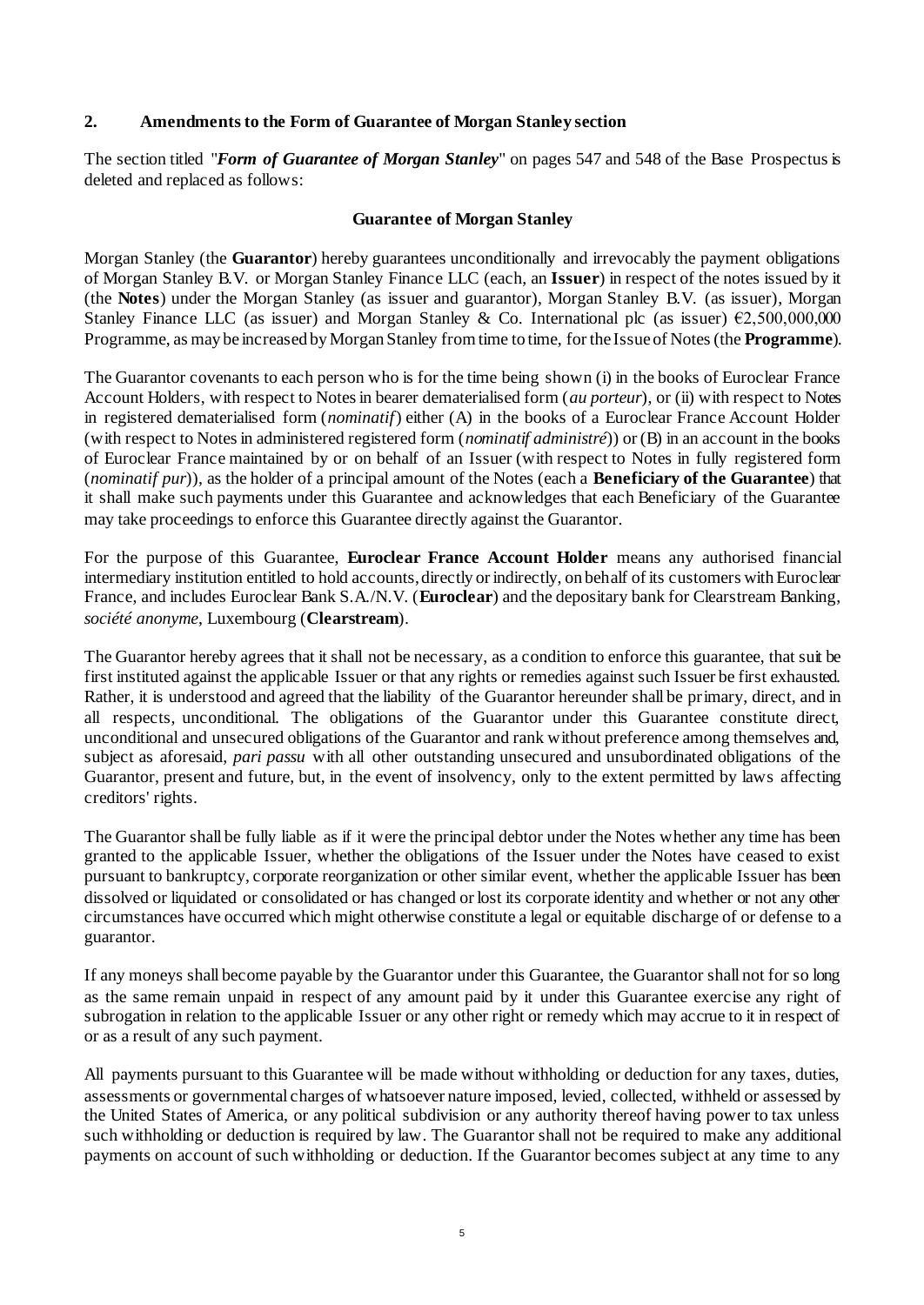taxing jurisdiction other than the United States of America, references in the Guarantee to the United States shall be construed as references to such other jurisdiction.

This guarantee shall be governed and construed in accordance with New York law, without regard to the conflict of laws principles.

This guarantee of the Guarantor provided in respect of Notes issued by an Issuer will terminate upon the merger of such Issuer with and into the Guarantor.

This guarantee shall expire and is no longer effective once all amounts payable on or in respect of the Notes has been paid in full.

Dated as of 6 April 2022

# **MORGAN STANLEY**

By:

Name:

Title: